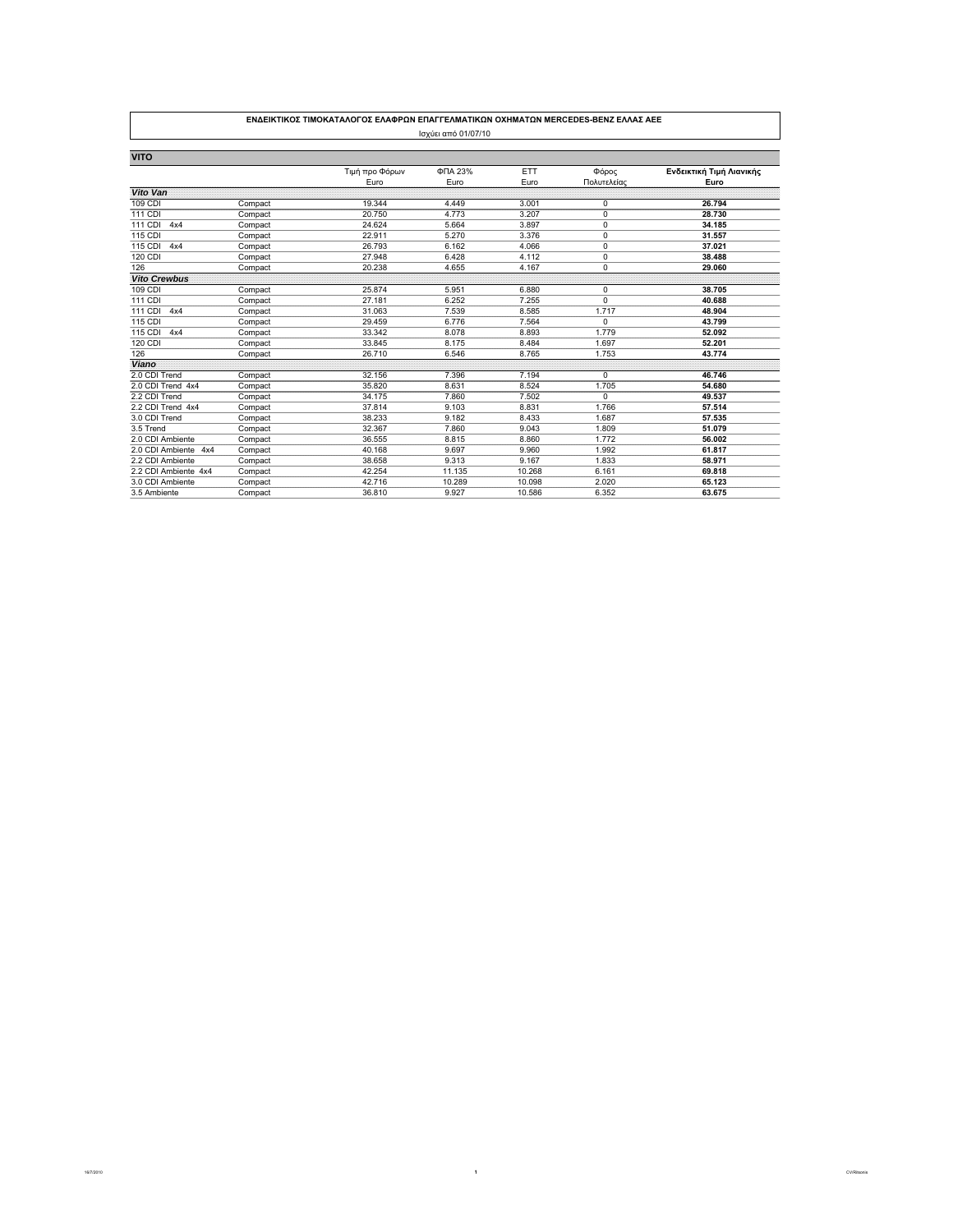| <b>SPRINTER</b>     |      |                |         |            |             |                          |
|---------------------|------|----------------|---------|------------|-------------|--------------------------|
|                     |      | Τιμή προ Φόρων | ФПА 23% | <b>ETT</b> |             | Ενδεικτική Τιμή Λιανικής |
|                     |      | Euro           | Euro    | Euro       |             | Euro                     |
| <b>Sprinter Van</b> |      |                |         |            |             |                          |
| 209 CDI             | 3250 | 19.197         | 4.415   | 3.496      | 0           | 27.108                   |
| 210 CDI (EU5)       | 3250 | 20.256         | 4.659   | 3.705      | $\mathbf 0$ | 28.620                   |
| 211 CDI             | 3250 | 20.242         | 4.656   | 3.682      | 0           | 28.580                   |
| 213 CDI             | 3250 | 20.864         | 4.799   | 3.772      | 0           | 29.435                   |
| 213 CDI (EU5)       | 3250 | 21.591         | 4.966   | 3.937      | 0           | 30.494                   |
| 215 CDI             | 3250 | 21.588         | 4.965   | 3.830      | $\mathbf 0$ | 30.383                   |
| 216 CDI (EU5)       | 3250 | 22.308         | 5.131   | 4.033      | 0           | 31.472                   |
| 216 Petrol          | 3665 | 19.492         | 4.483   | 2.425      | 0           | 26.400                   |
| 218 CDI             | 3250 | 23.666         | 5.443   | 4.117      | 0           | 33.226                   |
| 219 CDI (EU5)       | 3250 | 24.465         | 5.627   | 4.217      | $\pmb{0}$   | 34.309                   |
| 224 Petrol          | 3665 | 21.404         | 4.923   | 4.199      | 0           | 30.526                   |
| 309 CDI             | 3250 | 20.289         | 4.666   | 3.886      | 0           | 28.841                   |
| 310 CDI (EU5)       | 3250 | 21.377         | 4.917   | 4.101      | $\mathbf 0$ | 30.395                   |
| 311 CDI             | 3250 | 21.324         | 4.905   | 4.074      | $\mathbf 0$ | 30.303                   |
| 313 CDI             | 3250 | 21.957         | 5.050   | 4.161      | 0           | 31.168                   |
| 313 CDI (EU5)       | 3250 | 22.704         | 5.222   | 4.332      | 0           | 32.258                   |
| 315 CDI             | 3250 | 22.680         | 5.216   | 4.221      | 0           | 32.117                   |
| 316 CDI (EU5)       | 3250 | 23.421         | 5.387   | 4.429      | 0           | 33.237                   |
| 316 Petrol          | 3665 | 20.310         | 4.671   | 2.671      | $\mathbf 0$ | 27.652                   |
| 318 CDI             | 3250 | 24.767         | 5.696   | 4.507      | 0           | 34.970                   |
| 319 CDI (EU5)       | 3250 | 25.586         | 5.885   | 4.613      | 0           | 36.084                   |
| 324 Petrol          | 3665 | 22.519         | 5.179   | 4.542      | 0           | 32.240                   |
| 409 CDI             | 3665 | 25.226         | 5.802   | 901        | $\mathbf 0$ | 31.929                   |
| 411 CDI             | 3665 | 26.262         | 6.040   | 938        | 0           | 33.240                   |
| 413 CDI (EU5)       | 3665 | 27.799         | 6.394   | 989        | $\mathbf 0$ | 35.182                   |
| 415 CDI             | 3665 | 27.617         | 6.352   | 966        | $\mathbf 0$ | 34.935                   |
| 416 CDI (EU5)       | 3665 | 28.515         | 6.558   | 1.007      | 0           | 36.080                   |
| 418 CDI             | 3665 | 29.706         | 6.832   | 1.020      | 0           | 37.558                   |
| 419 CDI (EU5)       | 3665 | 30.652         | 7.050   | 1.044      | $\mathbf 0$ | 38.746                   |
| 509 CDI             | 3665 | 26.271         | 6.042   | 948        | 0           | 33.261                   |
| 510 CDI (EU5)       | 3665 | 27.528         | 6.331   | 992        | 0           | 34.851                   |
| 511 CDI             | 3665 | 27.308         | 6.281   | 983        | 0           | 34.572                   |
| 513 CDI (EU5)       | 3665 | 28.861         | 6.638   | 1.035      | 0           | 36.534                   |
| 515 CDI             | 3665 | 28.662         | 6.592   | 1.012      | 0           | 36.266                   |
| 516 CDI (EU5)       | 3665 | 29.585         | 6.805   | 1.054      | $\mathbf 0$ | 37.444                   |
| 518 CDI             | 3665 | 30.743         | 7.071   | 1.066      | 0           | 38.880                   |
| 519 CDI (EU5)       | 3665 | 31.714         | 7.294   | 1.090      | $\Omega$    | 40.098                   |